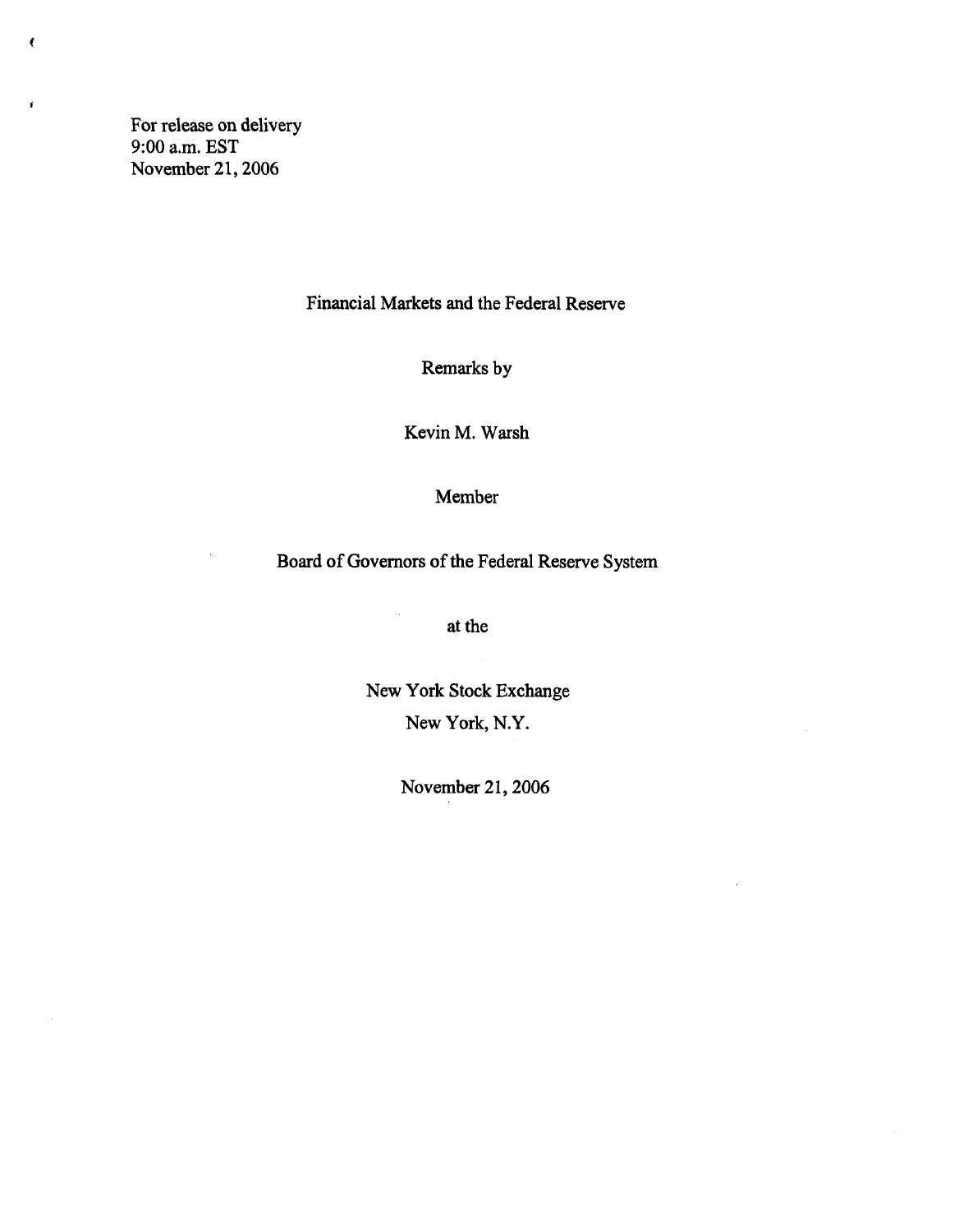Thank you for inviting me to speak about the role of financial markets and market discipline in Federal Reserve policymaking. As chief financial officers and business leaders, you work assiduously to incorporate real-time information about your companies-and about the competitive and economic landscape-into your decisionmaking. Similarly, financial market participants quickly assimilate publicly available information to help judge the market clearing price for securities that you issue.

Indeed, this process is what makes the venue for today's discussion~the New York Stock Exchange, home of the world's deepest equities market-so appropriate. The NYSE provides a platform for real-time, information-rich assessments of leading global companies, incorporating both an evaluation of the overall economic outlook and firmspecific considerations. It is also fitting to be speaking today before members of the Securities Industry and Financial Markets Association, who trade in these markets daily.

The Federal Reserve, too, relies on multiple sources of data to help achieve our dual mandate: ensuring price stability and achieving maximum employment. Some of the data upon which we draw—statistical indicators of activity and prices in the real economy-tend to be backward-looking and subject to considerable revision. Other information we use is drawn from financial market prices; although subject to rapid change and "noisy" market signals, this information can be considerably more timely and forward looking.

In its role as a bank regulator and supervisor, the Federal Reserve also often looks to market prices to help assess the safety and soundness of financial institutions.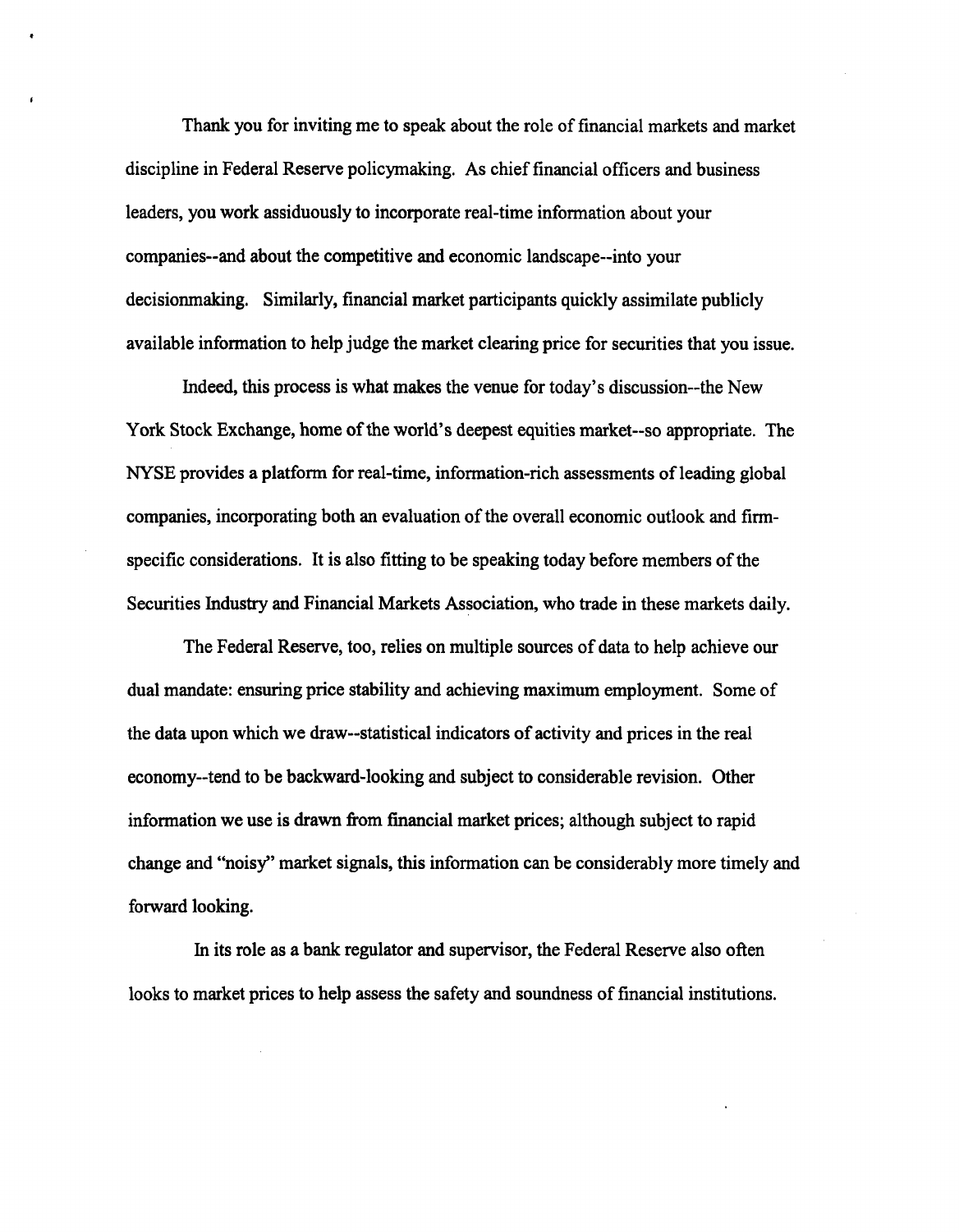Today, I will discuss the role of financial markets in effective monetary, regulatory, and supervisory policy making by the Federal Reserve. In particular, I will discuss the potential for markets to inform the Fed's policy judgments—even as our policies also affect markets. I will also describe the important role of markets in disciplining private entities. Of course, the views I will express are my own and not necessarily those of my colleagues on the Federal Open Market Committee (FOMC).<sup>1</sup>

My remarks will cover three points. First, financial markets can inform and, in some cases, complement the actions of the Federal Reserve by providing timely information about the outlook for economic activity, inflation, and the health of individual financial institutions. Second, the Federal Reserve confronts many challenges when trying to extract relevant information from financial market prices--not least because these prices reflect the market's interpretation of our outlook as well as its independent assessments. Third, the market's disciplining of private entities is an important complement to the Federal Reserve's supervisory and regulatory functions, and the Fed can enhance market discipline by improving the flow of information from these regulated entities to the markets.

I will begin with a discussion of how markets, in my judgment, inform the monetary policy process, and then turn to the role of markets in the supervisory and regulatory process.

## **Financial Markets and Monetary Policy**

Markets affect monetary policy predominantly through the information provided by asset prices. The available menu of prices is extensive, including those of Treasury

 $-2 -$ 

**<sup>1</sup> Nellie Liang, Wayne Passmore, Daniel Covitz, and Diana Hancock, of the Board's staff, contributed to these remarks.**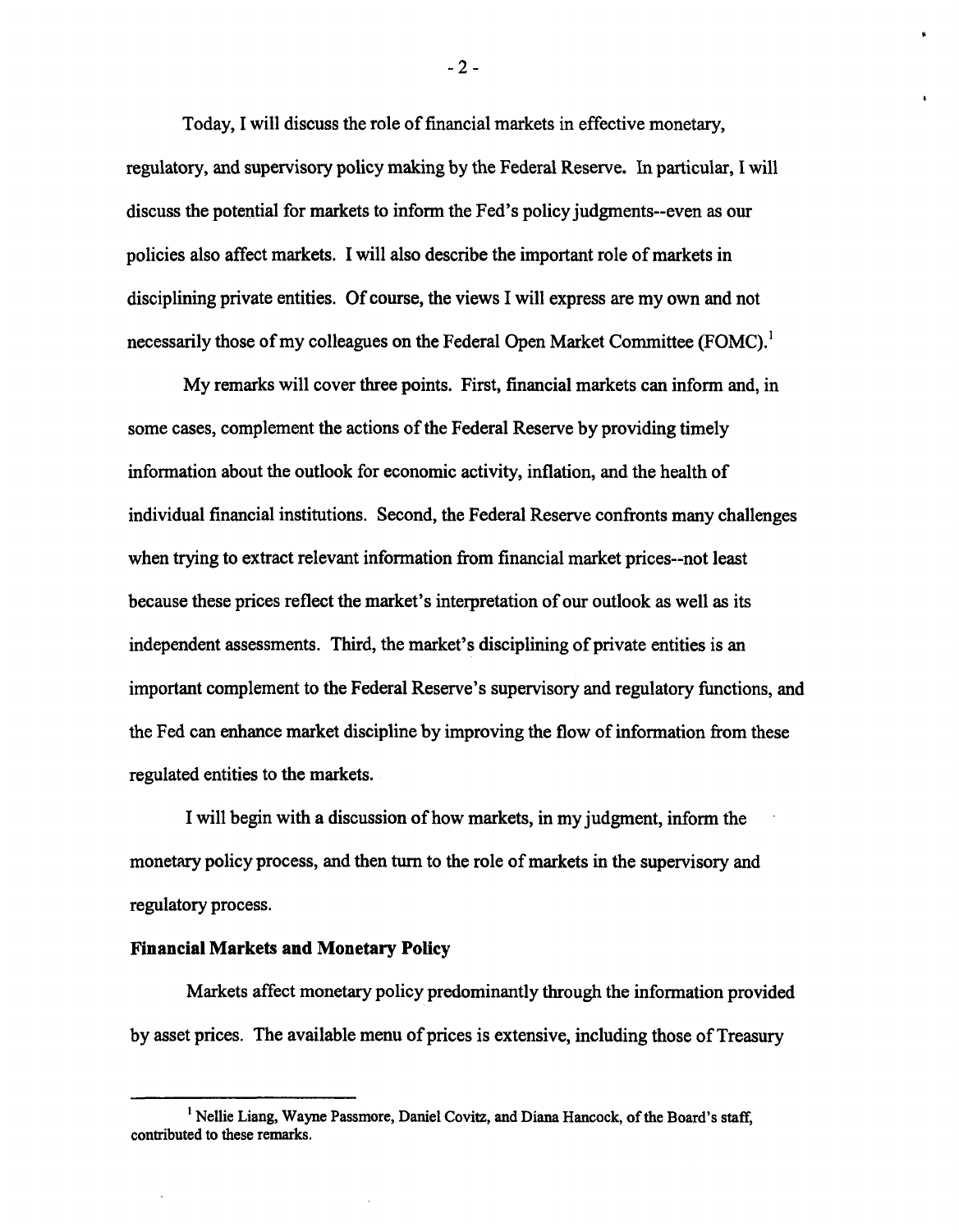securities (nominal and real), corporate debt, equities, and derivatives. These prices embed investors' expectations of the future paths of economic growth, inflation, and financial conditions. At least as important, these prices also can provide some insight into the uncertainty surrounding likely outcomes. Monetary policy makers can use economic models and statistical techniques to extract the views of market participants about these key macroeconomic variables.

Let me cite a few simple examples of how we interpret asset prices. Through open market operations, the FOMC sets the target federal funds rate, which is the overnight rate at which depositories lend to each other the balances they hold at the Federal Reserve. Interest rates for periods extending beyond that very short horizon, however, are established by market participants rather than the FOMC, although members of the Committee may be able to influence these longer-term rates somewhat through what is affectionately described as "open mouth operations." In this way, market-based interest rates reflect primarily the path investors expect for monetary policy. That expected path is of keen interest to us as policymakers.

The market's view of very near term policy is reflected in futures contracts on federal funds. Futures on Eurodollars provide information on expectations for the period beyond the next six months or so. For longer time horizons, investors' views can be determined from yields on medium- and long-term Treasury securities. This determination is based on two estimates incorporated in the yield on a nominal Treasury security, such as the ten-year note. The first estimate is essentially a weighted average of the current one-year rate and a sequence of forward rates that contain information about the one-year spot rates expected to prevail over the next nine years. The second estimate is the term premium at each horizon, or the compensation investors require for holding

- 3 -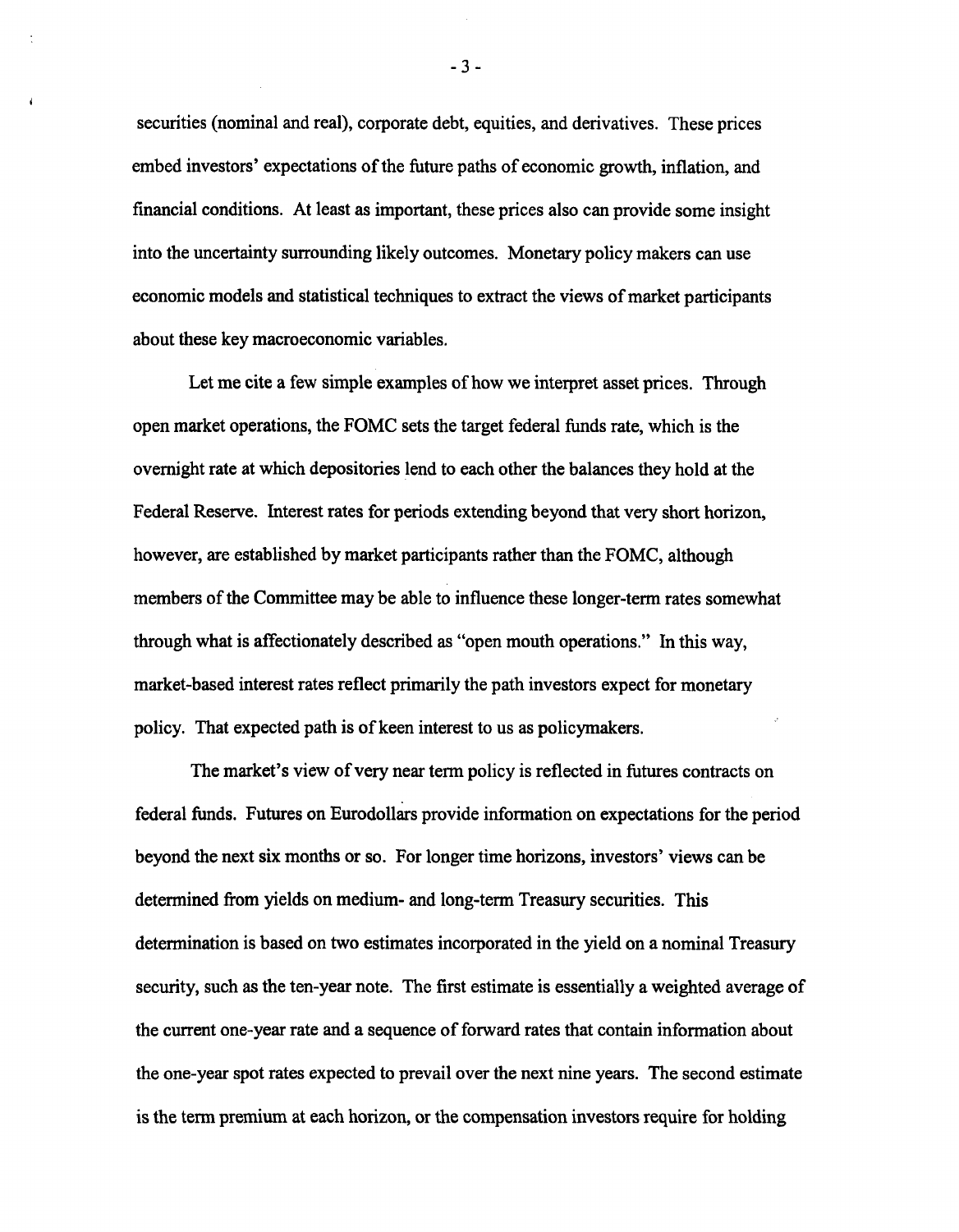securities an additional period. As might be expected, imprecision about our estimates of these pieces may well increase with the forecast horizon.

Treasury inflation-protected securities (TIPS) are financial market assets that provide a judgment on forward-looking views about inflation. The gap between nominal Treasury yields and yields on TIPS of comparable maturities is called the breakeven inflation rate. The breakeven rate incorporates the market's expectation of inflation and the risk premium for uncertainty about these expectations. It also reflectsliquidity differences between the two types of securities, which now are smaller than during the period immediately after TIPS were introduced in 1997. Today, breakeven rates implied by forward prices on TIPS indicate longer-run consumer price index inflation compensation of about 2-1/2 percent, in the middle of the range of the past several years. This is an example of information that may provide monetary policy makers with a reasonable source of market insight and may importantly complement an inflation outlook developed from economic models, survey responses, and other sources. Properly measuring inflation expectations is critically important to the Fed in its formulation of policy.

Markets for corporate equity and debt represent other important sources of information for the Fed. In addition to providing expected interest rates and inflation rates, equity prices incorporate investors' views about the growth of corporate earnings. Corporate bond prices embed expected default and recovery risks. Moreover, derivatives prices can provide other valuable information, and we can learn much by understanding the linkages between primary and derivatives markets.

Let me underscore the role of market signals by discussing monetary policy in the current economic environment. Recent aggregate data indicate that overall economic

- 4 -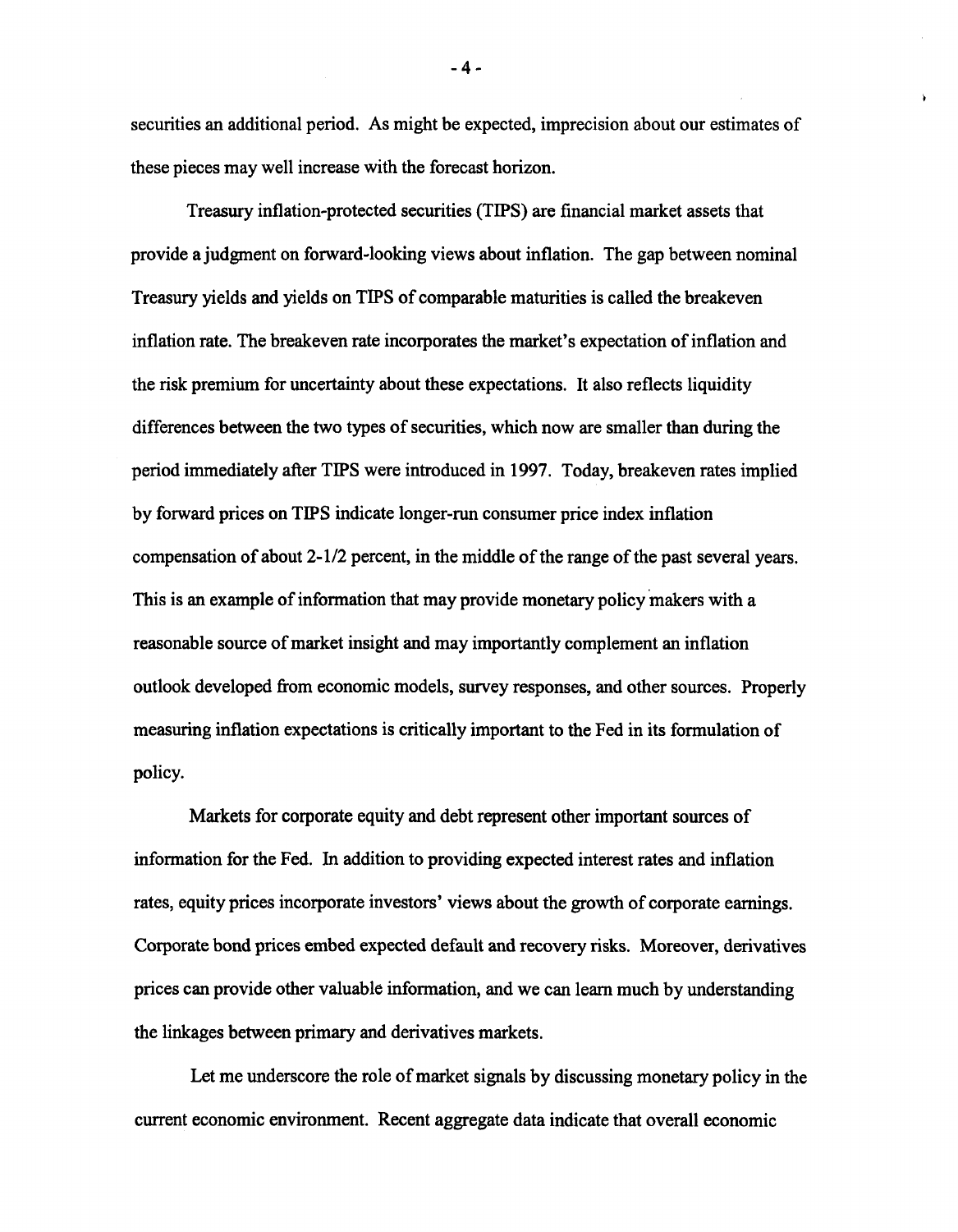activity slowed noticeably during the first nine months of the year. In spite of a series of shocks, the economy has proven to be remarkably resilient in recent years, and I expect it to remain so in the period ahead. A sharp pullback in the housing markets is likely to restrain aggregate activity as we move into next year. But as housing markets stabilize, I would expect overall economic performance to strengthen from the levels indicated by preliminary estimates of gross domestic product in the third quarter to a pace more consistent with the economy's long-term trend growth rate. Inflation, though down somewhat from its level earlier this year, remains uncomfortably elevated. Financial market prices imply that inflation will continue its gradual but persistent downward track during the forecast period. There remain, I believe, clear upside risks to that inflation outlook.

Prices on federal funds futures and Eurodollar futures suggest that market participants expect the FOMC to cut the target federal funds rate about 50 basis points during 2007, a view consistent with expectations of a "soft landing." At the same time, market-based options prices on these interest rate futures indicate that implied volatilities are quite low, suggesting a surprising degree of certainty regarding policy expectations taken at face value, market participants appear to be reasonably certain of a benign outcome for both economic growth and inflation. In contrast, my own judgmental forecast includes a wider range of possible outcomes than is implicit in these marketbased measures.

I am a strong advocate of incorporating forward-looking information from asset prices into the Fed's decision process, but we should not take market readings as determinative of policy. While we should look to financial markets for information, just

-5 -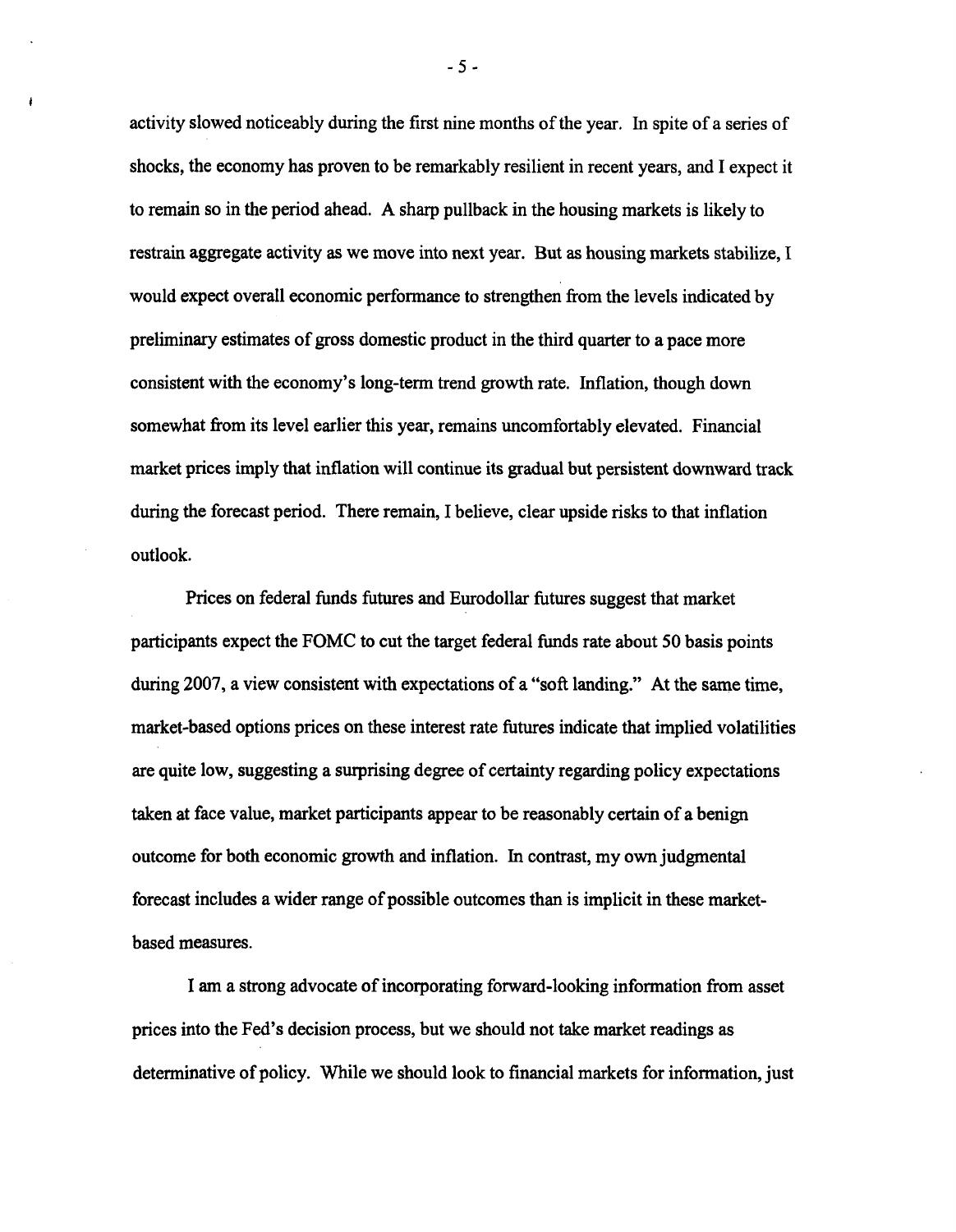as market participants look to the Fed for its policymaking views, distilling conclusions from markets is an imprecise exercise.

Why can't market prices be more assuredly relied upon? Asset prices contain term premiums, credit risk premiums, and liquidity premiums that vary over time and are themselves related to market expectations and uncertainty. Consequently, it can be difficult to determine whether movements in asset prices reflect a change in expectations, in uncertainty, or in some combination of premiums.

As an example, consider the changes in Treasury yields since the FOMC initiated the most recent tightening cycle. From mid-2004 to today, the period during which the FOMC raised the target federal funds rate from 1 percent to 5-1/4 percent, the ten-year rate has scarcely changed, on net, and now stands not much above 4-1/2 percent. Whether this configuration is a result of changes in expected rates or term premiums is an important issue for policymakers. Alternative explanations have markedly different implications for policy. If these changes reflect increased strength in underlying demand for longer-term Treasury securities, including from emerging economies, the decline should be reflected in a decline in term premiums. In such a case, all else equal, a tighter monetary policy might be preferred. On the other hand, if the decline reflects investors' views of a weaker path for the economy—the more typical interpretation of a flat or inverted yield curve—policymakers might prefer a more accommodative monetary policy.

Given the complexity of the signal-extraction problem, we should approach our task with considerable humility. We recognize that financial assets prices reflect the collective views of market participants. They may reflect not only changes in expected paths and uncertainty about those paths but also shifting relationships, changes in investor risk preferences, and developments in the structure of various securities markets.

- 6 -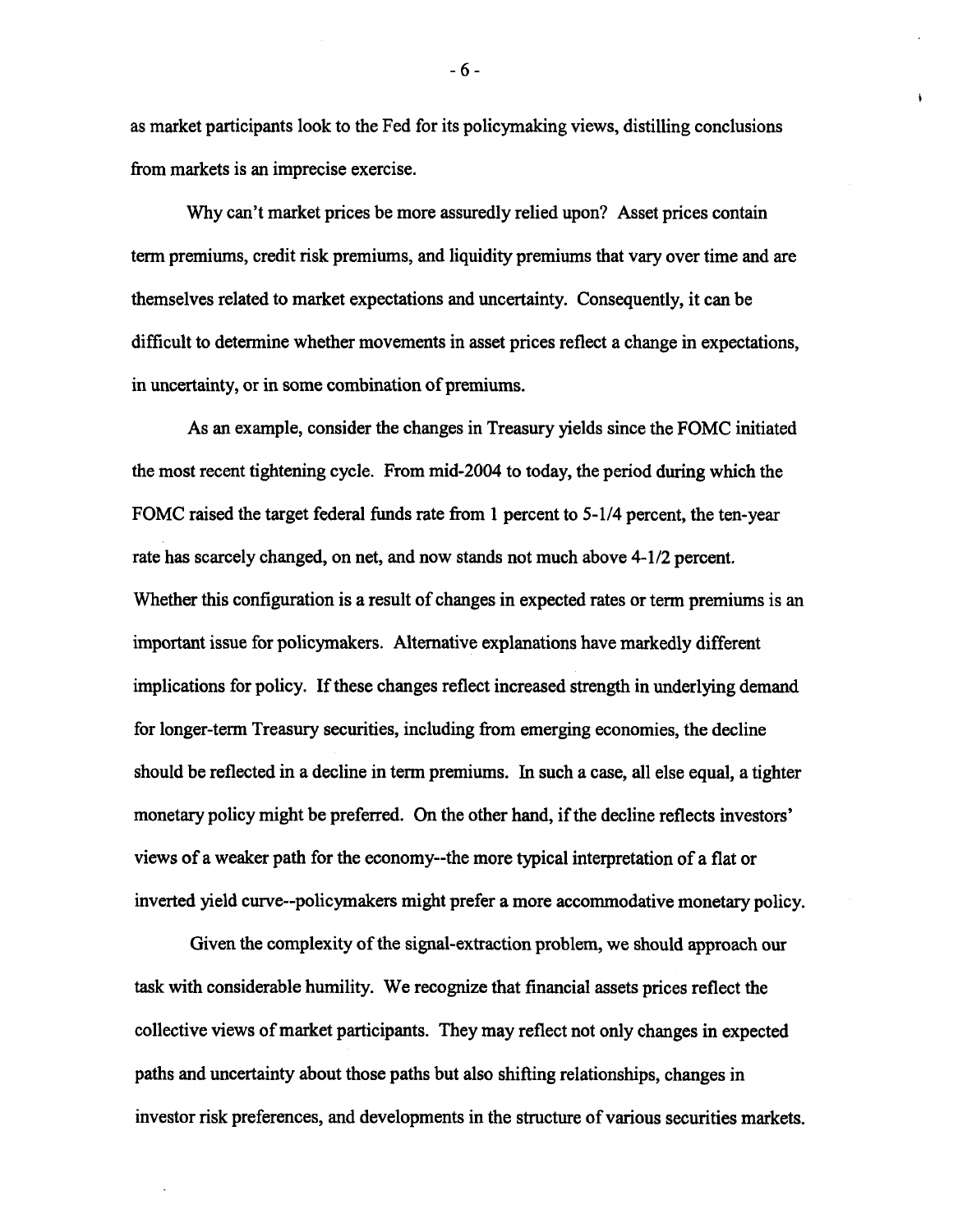Thus, we use market prices alongside many other economic indicators, including statistical releases and large amounts of qualitative evidence.

Ń

We can enhance the role of markets by improving the availability of high-quality data-for example, about corporate financial conditions-and by working to improve our ability to extract signals from market data. The most significant challenge in this setting is, however, perhaps endemic to the task: Our own policies and actions affect market prices. As a result, when we look to financial markets for information, the information we seek may be shaped in part by our own views. The more that "market information" reflects our own actions, the less it is useful as a source of independent information to inform our policy judgments.

We need to be alert to this "mirror problem," in which markets can cease to provide independent information on current and prospective financial and economic developments. In the extreme case, financial markets keenly follow the Federal Reserve, the Federal Reserve is equally attuned to the latest financial quotes, and fundamentals of the economy are obscured. Under such circumstances, asset prices might teach us only about our skills as communicators. Fortunately, the prospect for profits—the critical underpinning of all markets—mitigates this problem. Investors have strong financial incentives to analyze information about inflation and the macroeconomy to better predict the path of monetary policy. After all, Fed communications and forecasts are fallible. The anticipated dispersion of investors' views implies a distribution of returns with substantial rewards for those who get it right.

Market-based information is surely important in determining good monetary policy. This does not mean, however, that the Fed's goal is to align its views with those of the markets or that it wants the markets' views to match its own. Instead,

- 7 -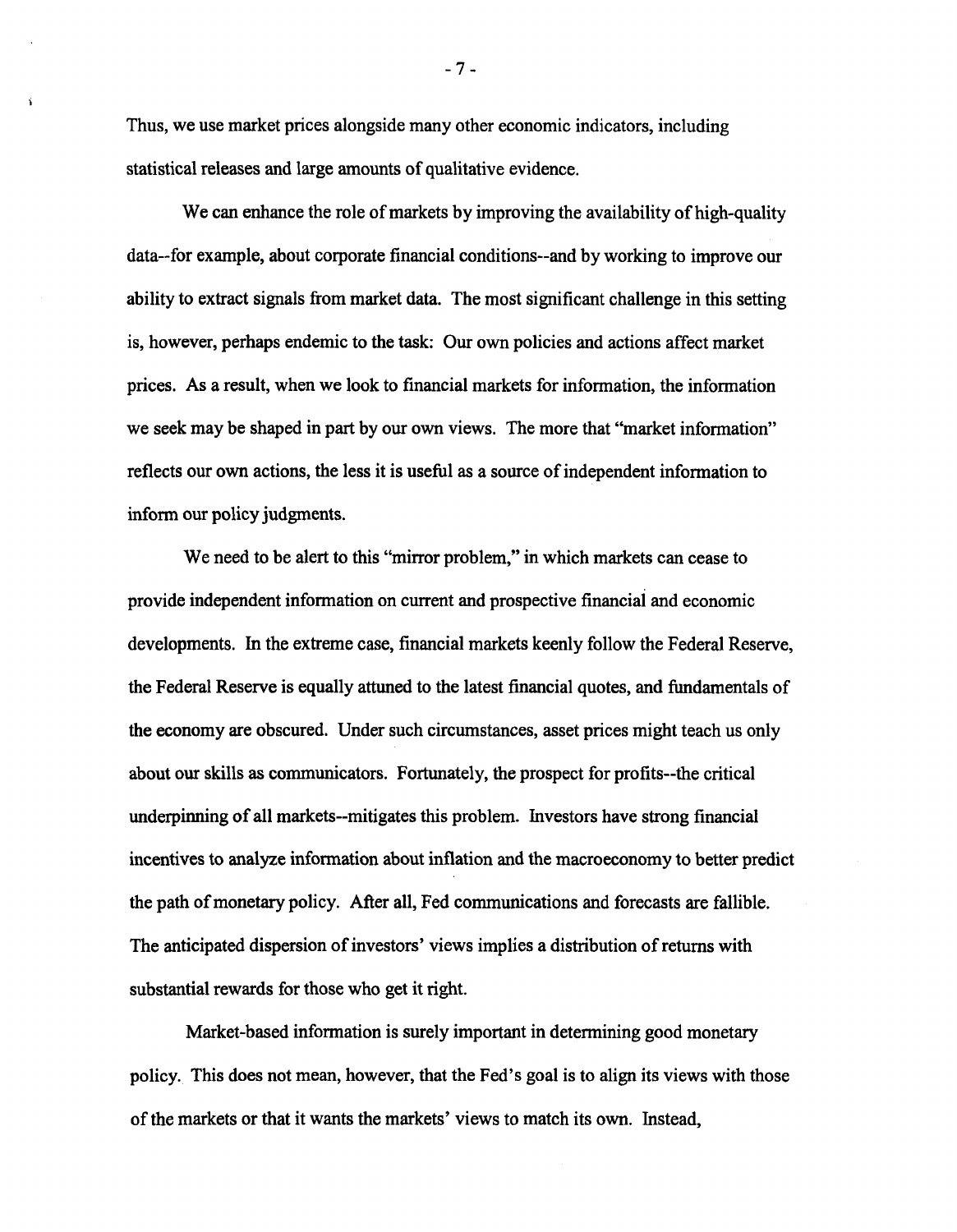policymakers benefit greatly by listening to views expressed in markets that are at least somewhat independent of FOMC communications. We can further enhance the role of markets by enriching our understanding of the interplay between communication policies of central banks and market prices. Good communication by the Fed should help members of the FOMC interpret market prices. Unnecessary market uncertainty or misinterpretation of our assessments will only muddy the waters.

## **Financial Markets and Financial Supervision and Regulation**

In addition to making monetary policy decisions, the Federal Reserve maintains supervisory and regulatory authority over a wide range of financial institutions and activities. The Fed supervises and regulates banks and bank holding companies that together control about 96 percent of commercial banking assets in the United States.

Let us consider the role of market discipline in financial supervision and regulation. First, market prices provide an independent assessment of the current and prospective financial condition of large financial firms. Second, markets can discipline the behavior of firms by adjusting the concomitant funding costs of firms as risks change.

Market discipline, however, may not always be fully effective in this context. The development of the federal safety net-deposit insurance, the discount window, and access to Fedwire and daylight overdrafts—has inevitably impeded the workings of market discipline in the regulatory arena. That is, the various elements of the safety net provide depository institutions and financial market participants with a level of safety, liquidity, and solvency that was far less prevalent before the advent of the Federal Reserve and the subsequent establishment of federal deposit insurance. By deterring liquidity panics, the safety net shields the overall economy from some of the worst effects of instability in the financial system. These benefits, however, are not without costs. The

- 8 -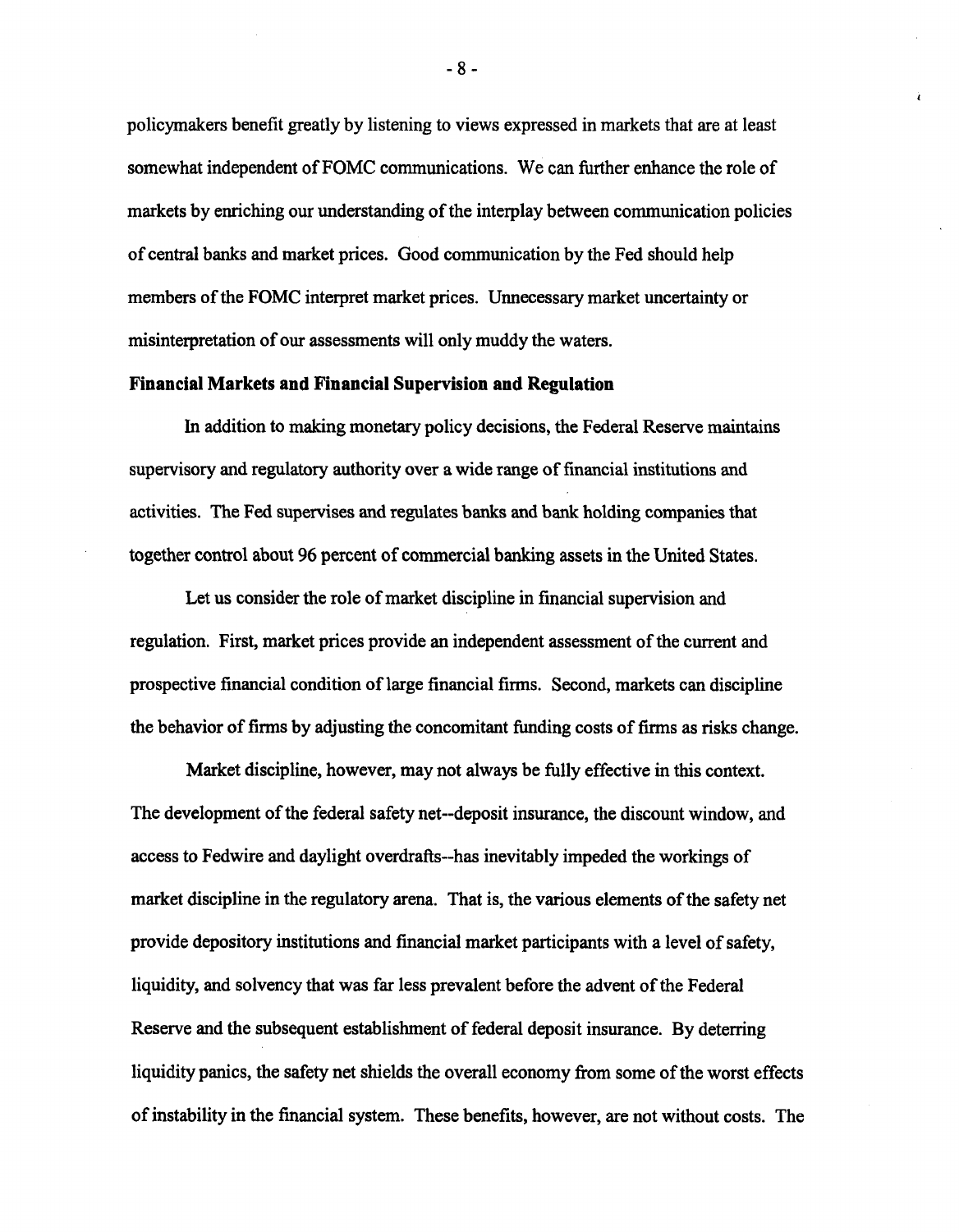prospect of government intervention distorts market prices and may also engender excessive risk-taking.

The Federal Reserve works to reduce these distortions by enhancing market discipline and limiting expectations of government intervention. Market discipline can improve financial stability by aligning risks and rewards more closely. When risks are both known and measured, they are reflected in asset prices. To this end, bank regulators must continue to strive to develop risk-based capital measures that better reflect underlying risks. At least as important as getting capital levels right, however, are new capital frameworks to provide financial markets with better information on risk-taking by banks. In particular, by leading the development of new capital adequacy regimes, the Fed is actively working to improve the flow of information about financial institutions to market participants.<sup>2</sup> As a consequence of improved flows of information, market participants can better evaluate risks, price securities, and impose their own discipline on firms. These capital and disclosure reforms are aimed at improving the standardization of risk metrics and providing financial markets with meaningful disclosures for risk. Market forces can thus strengthen the incentives for banks to behave more as they would if there were no safety net at all.

For market discipline to work optimally, securities prices for the largest financial firms should reflect investor evaluations of financial risks-credit, market, and operational. Securities prices informed in this way should translate into higher funding costs when greater risks are undertaken, facilitate the appropriate level of monitoring for

- 9 -

**<sup>2</sup> The U.S. banking agencies recently asked for public comment on a notice of proposed rulemaking for implementing Basel II. Pillar three of Basel II is particularly intended to strengthen market discipline.**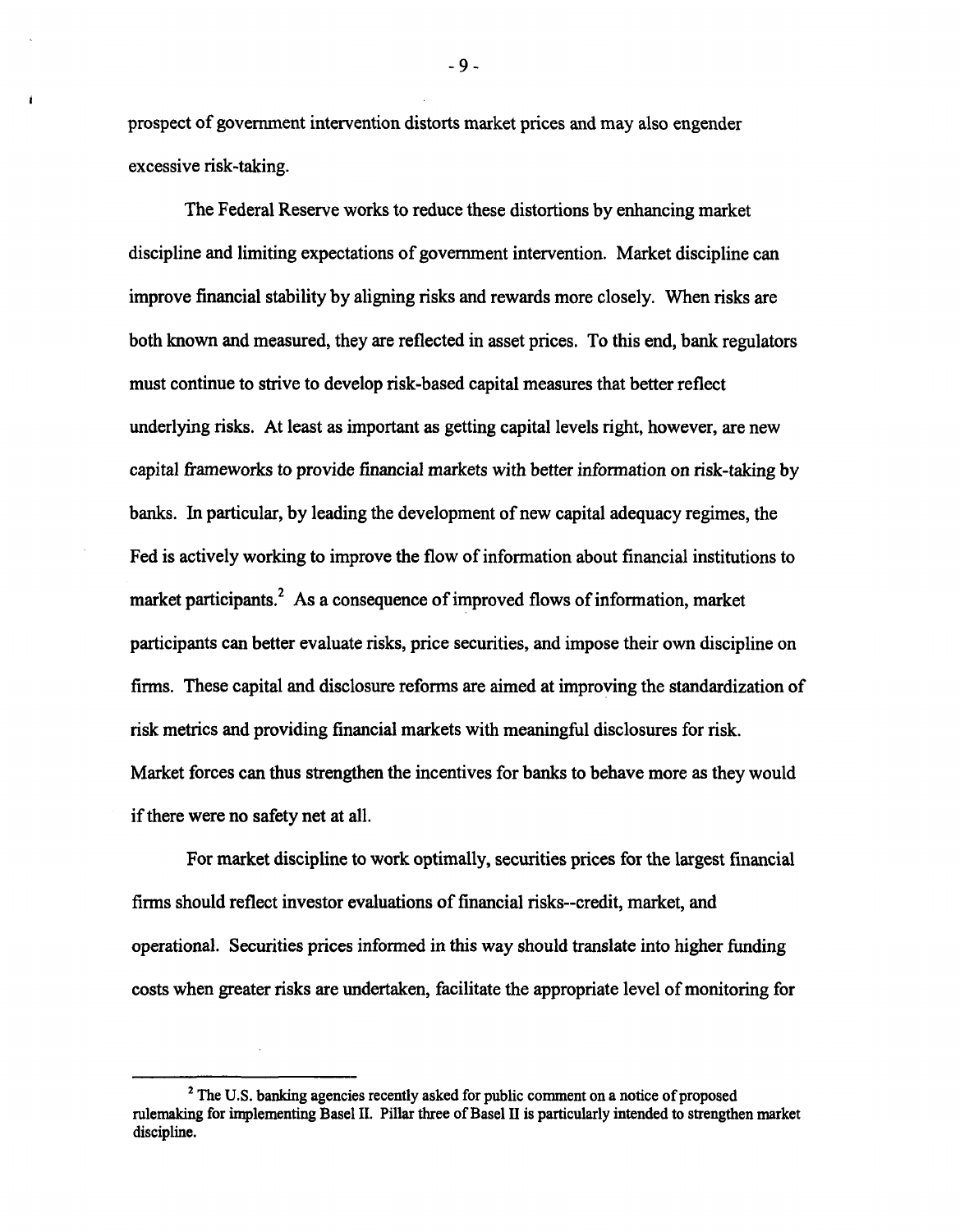the effective management of counterparty risk, and help bank supervisors judge the financial condition of firms.

Asset prices, however, will reflect risks only if uninsured creditors perceive that they are at risk of loss. Thus, investors should understand that the resolution procedure for bank failures does not require that all uninsured creditors be made whole. Rather, resolution requires only that uninsured creditors be made no worse off than they would have been if the bank had been liquidated in the marketplace. The ten largest U.S. banking organizations fund less than half their worldwide banking assets with depositsinsured, uninsured, and foreign. Thus, the role for market discipline is substantial: Uninsured creditors must do their own homework because protecting them is not the bank supervisor's job.

Prices for financial firms are not "pure plays" on their expected financial conditions. Rather, the prices also incorporate the value of expected supervisory and regulatory actions should their financial condition deteriorate. These perceptions and levels of government guarantee vary substantially across firms. For example, the corrective actions used by bank supervisors to deal with undercapitalized banks are intended to encourage market discipline and to deter the expectation of regulatory forbearance. In addition, encouraging the issuance of financial market instruments, such as subordinated debt, can provide an important antidote to conjectures of government guarantees and to the misperception that some institutions are "too big to fail." The threat of prohibited payments on the subordinated debt of an institution that becomes undercapitalized should be useful in ensuring vigilance by debt investors. As a result, capital adequacy becomes not the job solely of the regulator, but of market participants as well.

-10 -

 $\mathbf{r}$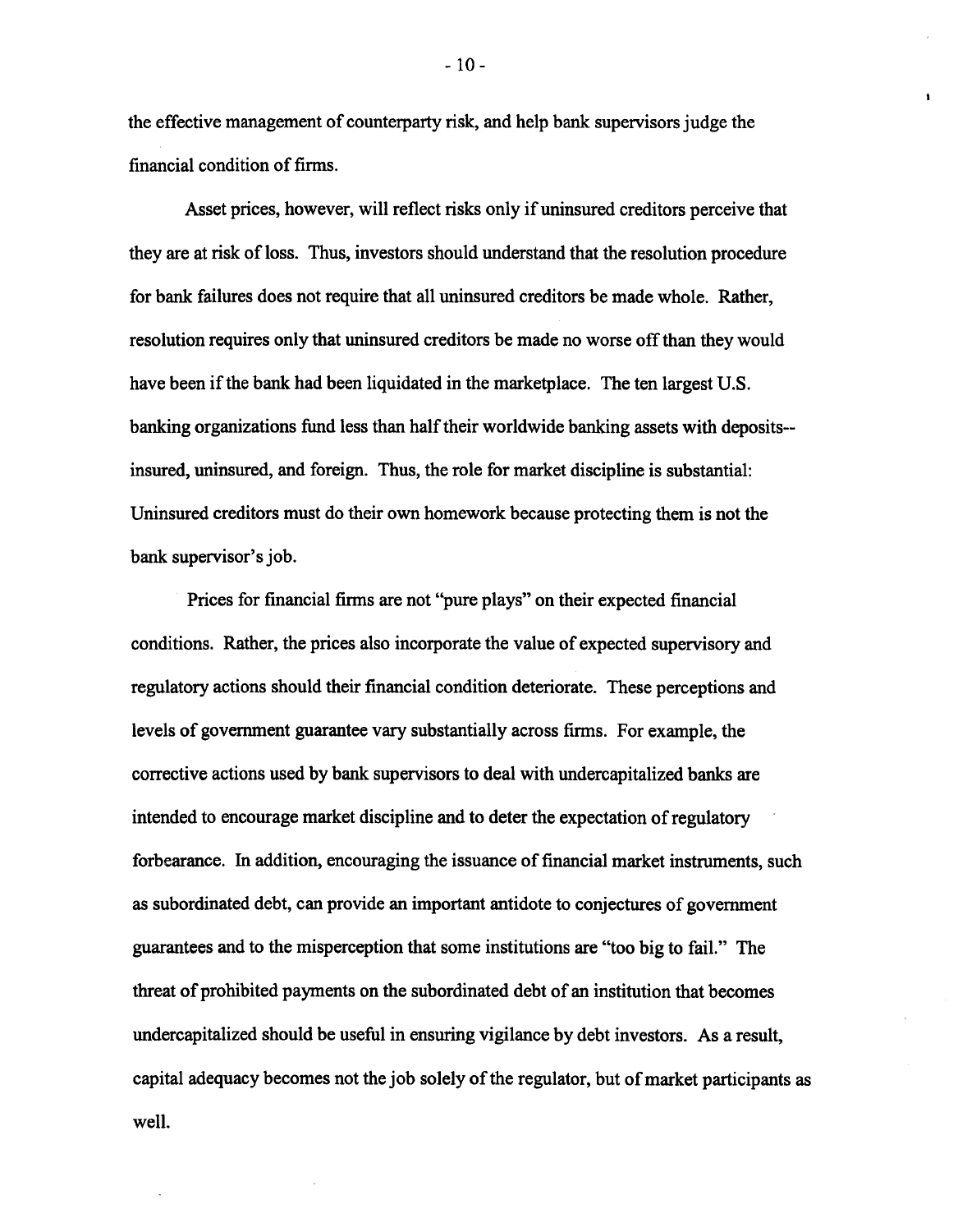The Federal Reserve also works to enhance the role of market discipline in the broader financial system. For example, the Federal Reserve Bank of New York is working with dealers to improve the settlement and clearing practices of the credit derivatives industry. Reliable recordkeeping is crucial in times of stability; otherwise, it will not be available in times of distress. The Federal Reserve has also highlighted the systemic risks associated with the large portfolios of Fannie Mae and Freddie Mac. The inherent lack of counterparty discipline is a significant problem associated with the regulation of these government-sponsored enterprises (GSEs). Currently, this lack of market discipline, which is a consequence of conjectural federal government guarantees, is self-perpetuating: It has engendered a cost of capital for the GSEs that is nearly comparable to that of the federal government. It should be no surprise, then, that the GSE portfolios have grown dramatically since the early 1990s. Their growth rates have subsided more recently in light of recent accounting, regulatory, and governance problems, but without significant improvements in market discipline, it is likely that the rapid growth of GSE portfolios will resume.

Market information is not a panacea in the formulation of monetary policy and, likewise, it is not one in the context of supervision and regulation. First, market information is unavailable for many banks, often because they issue public debt only infrequently. Second, market discipline for banks is somewhat dependent on the Federal Reserve's policies and actions, and thus it has a "mirror problem" of its own. That is, through a "certification effect," bank supervision can potentially create significant moral hazard in that investors may believe that governmental regulation supersedes their need to assess the firms' financial condition. Third, the objectives of financial markets and the Federal Reserve are not perfectly aligned. For example, equity holders of a failing